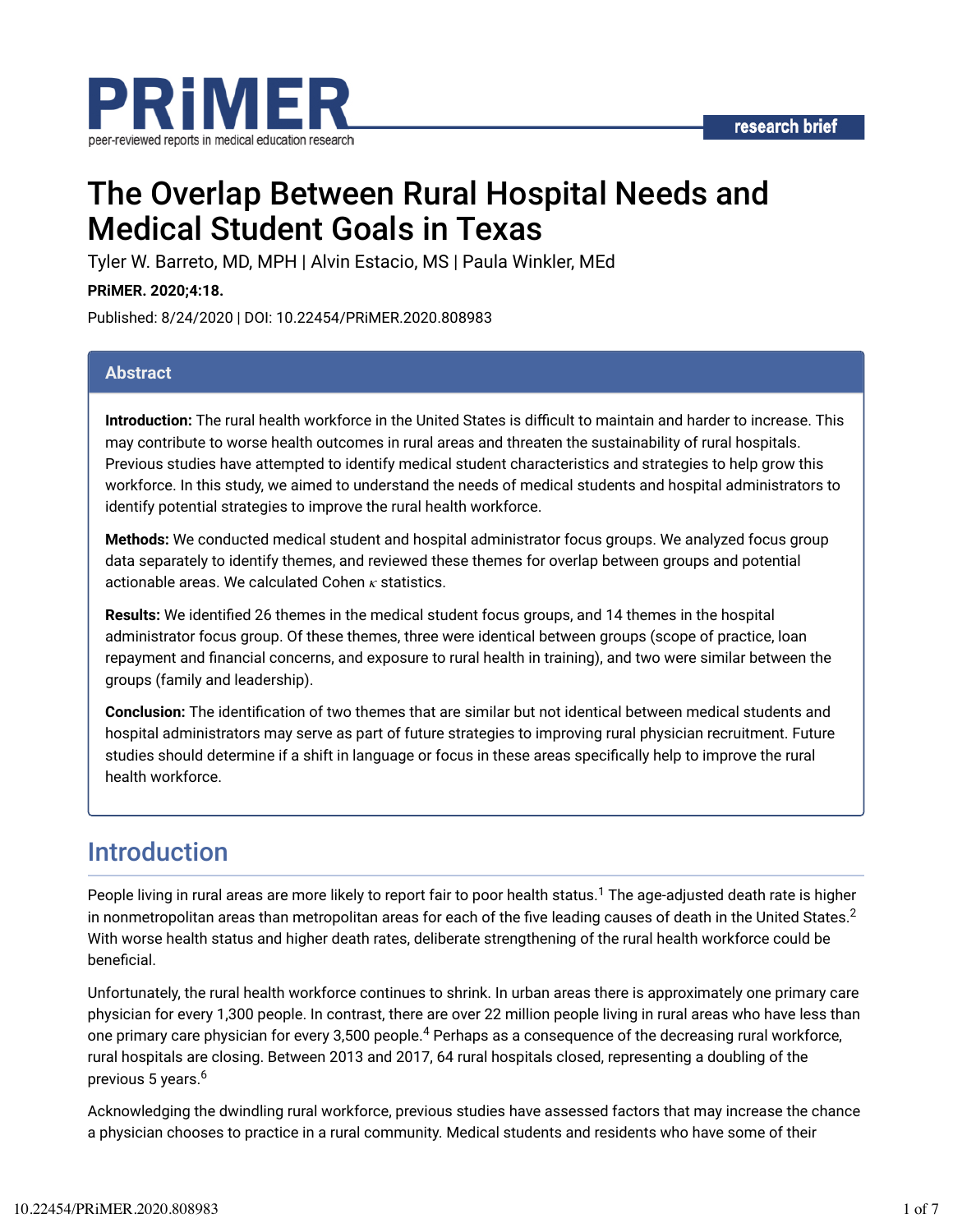medical training in rural areas are more likely to practice in rural areas.<sup>9,10</sup> Most studies focus on the motivations of the student or young physician and note that rural communities should meet these needs. In this study, we aimed to identify the overlap between needs of rural hospitals and students. This overlap might inform potential targets for implementation of strategies to strengthen the rural health workforce in Texas with relatively small shifts from rural communities in order to meet needs of students.

# **Methods**

We conducted three focus groups from May 2018 to September 2018. The first two were conducted through email, and included medical students recruited from the University of Texas (UT) Health San Antonio, a school with no rural training track. The third included hospital administrators recruited from a local hospital system with many hospitals set in rural areas throughout Texas.

Twenty-one medical students and hospital administrators participated. There were six female and six male students ranging from first- to fourth-year, and nine administrators. All administrators had experience recruiting physicians to rural hospitals. The UT Health San Antonio Institutional Review Board approved this study (18-140E).

In the student focus groups, a facilitator posed a series of open-ended questions related to their perceptions of rural life and work. The administrator group followed a similar format with questions related to their strategies and experiences recruiting physicians to their rural hospitals. Each lasted 60 to 90 minutes, and was audio recorded and transcribed.

We analyzed transcriptions using an immersion crystallization approach. $^{\sf 11}$  Two reviewers separately examined the transcriptions then met to agree upon identified themes. Each reviewer coded transcriptions independently. We calculated Cohen  $\kappa$  statistic to assess intercoder reliability (ICR). A  $\kappa$  below 0.20 indicated no agreement, 0.21 to 0.60 weak agreement, and over 0.60 indicated moderate to strong agreement. $^{12}$  We conducted analysis using NVivo 12 software (QSR International, Doncaster, Australia).

## **Results**

We identified 26 themes and subthemes from the medical student focus groups, and 14 themes from the administrator focus group. Basic descriptions and examples for the five most common thematic areas identified from the medical student focus groups and hospital administrator focus group are shown in Table 1. The overall average  $\kappa$  score was 0.53 for the medical student groups and 0.59 for the hospital administrator focus group.

Three themes emerged in both the student and administrator focus groups: scope of practice, loan repayment and financial concerns, and exposure to rural health in training (Table 2). Scope of practice was seen as a positive attribute for both students and administrators. Each of the three themes that emerged in both the student and administrator focus groups were found between 6 and 31 times per group.

In addition to three themes that emerged in both groups, two themes were similar between the students and administrators (Figure 1). These similar themes were family and leadership.

## **Conclusions**

We aimed to identify the overlap between medical student goals and rural administrator needs in an effort to define strategies to enhance the rural physician workforce in Texas. Both groups understood scope, financial considerations, and exposure to rural health as important, consistent with previously published literature citing these factors (especially exposure to rural health) as critical in recruiting.<sup>13,14</sup>

The value of exposure to rural health has long been understood. An estimated 76% of rural training track graduates practice in rural areas.<sup>15,16</sup> These may be most effective for students already considering rural medicine. Previous studies have recommended admitting more rural students to medical schools because students born in rural areas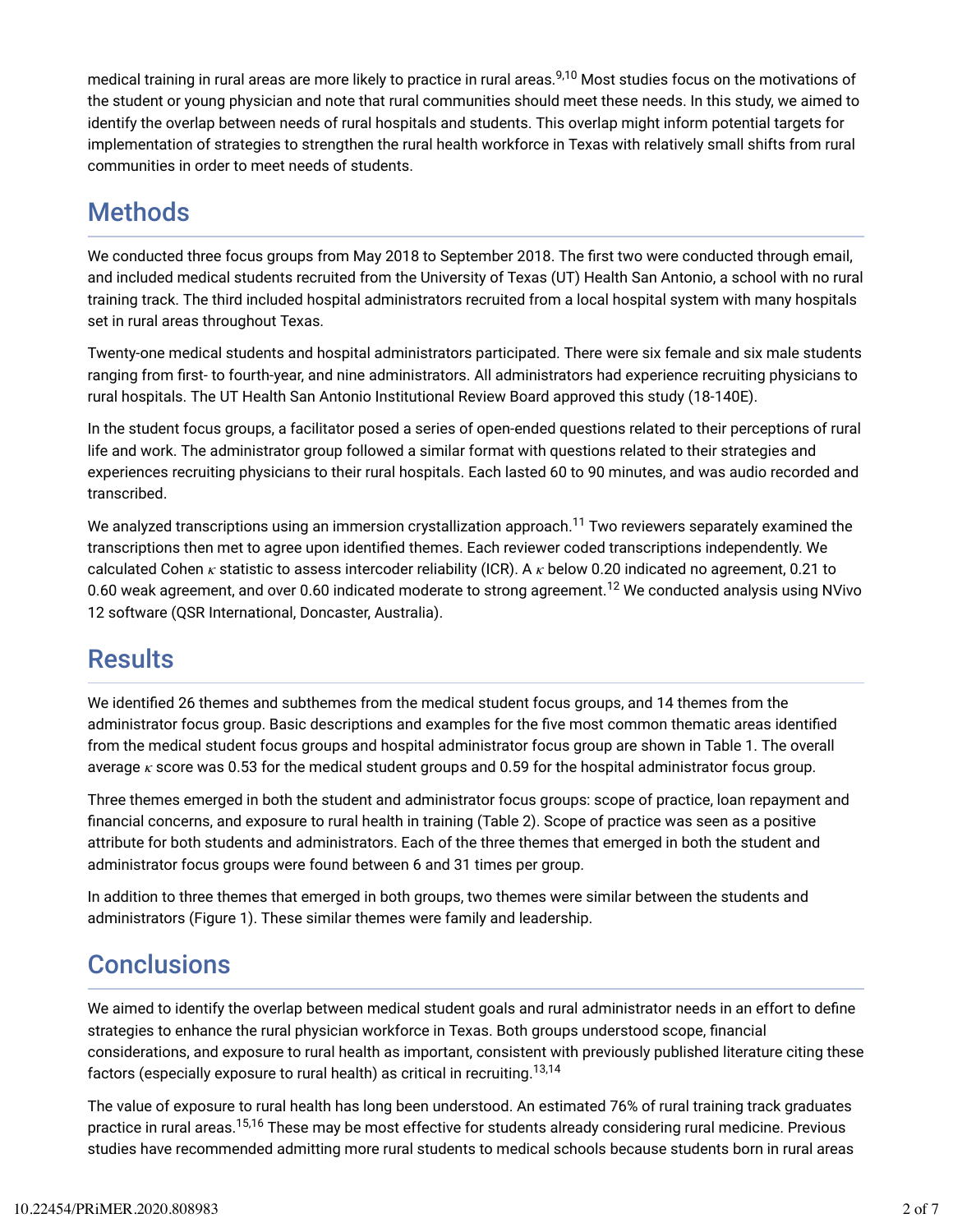are 2.4 times more likely to practice in rural areas, and there is a correlation between the decline of acceptance of rural-born students and a decline in interest in rural health. 17,18

While intervention at the level of admittance may be best, we found two areas with opportunity to shift the recruiting language to be more attractive to current students. The first is family. Students were concerned about their spouse finding work in their chosen career. Administrators were focused on the need to entertain and sell the social life to the spouse. Strategies to identify creative work solutions for spouses may lead to more successful recruiting.

The second opportunity for shifting language is leadership. Students emphasized the ability to be a leader in public health as a motivator to practice in a rural area. Administrators discussed opportunities for physicians to become leaders through becoming hospital administrators. In rural communities, hospital administrators are likely serving as leaders in public health and other areas, considering hospitals are often the largest employers in rural communities.<sup>19</sup> When recruiting, it may be beneficial to clearly associate the opportunity to be involved in hospital administration with the opportunity to be a leader in the community.

Our study has several limitations. First, this is a small study that only begins to understand the overlap between recruiting and medical student goals. Additionally, this includes students at one school without a rural track. These students may be predisposed to certain opinions about rural health. Finally, the study included medical students, not residents. In residency, priorities and perspectives may be different.

Despite these limitations, identifying areas of importance to rural administrators and medical students may inform novel approaches to rural physician recruitment. These approaches should consider focusing on needs of medical students. Persons involved in rural recruitment may consider focusing on leadership opportunities and identifying creative solutions to meeting career needs of physician spouses.

## Tables and Figures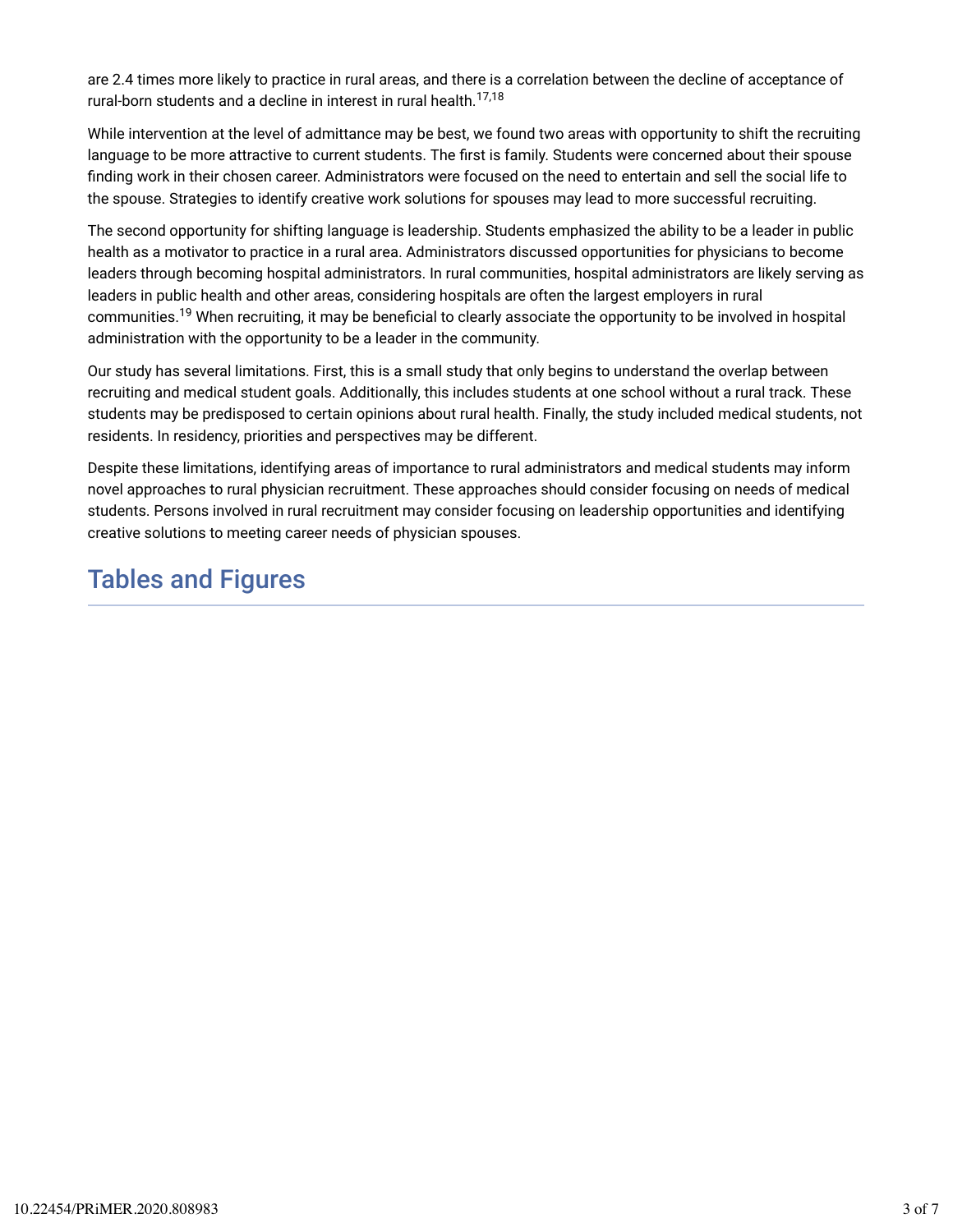# Table 1: Top Five Most Frequently Occurring Codes in the Medical<br>Student Focus Groups and Administrator Focus Groups

|                 | Theme $(x)$                     | <b>Description</b>                                                                                 | <b>Example</b>                                                                                                                                                                                                                                                                                                                                                                                           |
|-----------------|---------------------------------|----------------------------------------------------------------------------------------------------|----------------------------------------------------------------------------------------------------------------------------------------------------------------------------------------------------------------------------------------------------------------------------------------------------------------------------------------------------------------------------------------------------------|
| Medical Student | Financial<br>(0.8)              | Mention of money/salary/loan repayment                                                             | And then the loan repayment is also a big plus.                                                                                                                                                                                                                                                                                                                                                          |
|                 | Scope (0.59)                    | Consideration of scope of practice in<br>decision                                                  | I realized that if I went to a rural area, you can have that<br>opportunity to practice broad spectrum.                                                                                                                                                                                                                                                                                                  |
|                 | Exposure<br>(0.55)              | Mention of desire to live/work in a rural<br>area before committing to doing so.                   | I didn't grow up in a small town. I have no firsthand exposure<br>to spending a lot of time in one of those areas. So all of my<br>appealing things are hypothetical because I have never lived in<br>those areas. But if I had experienced that could confirm those<br>hypotheticals before I graduate and while I'm looking for a job,<br>then I'd be a lot more likely [to practice in a rural area]. |
|                 | Responsibility<br>(0.63)        | Responsibility for patients and<br>community.                                                      | The health needs of the community are more dependent on<br>each individual physician that's there.                                                                                                                                                                                                                                                                                                       |
|                 | Lifestyle<br>(0.70)             | Expectation of what rural life would be<br>like (NOT related to career)                            | If you're one of those people who like space, you can have<br>actual space. You could have land. You can have a ranch if<br>you're into that.                                                                                                                                                                                                                                                            |
| Administrator   | Recruiting<br>(0.63)            | Discussion of recruitment strategies                                                               | We use our physicians to be the recruiters, so if they came from<br>[X hospital] we keep up a great relationship between them [the<br>physician and X hospital]                                                                                                                                                                                                                                          |
|                 | Family (0.41)                   | Impact of family on recruitment or<br>decisions or family involvement in<br>decisions              | You have to interview the entire family. We hook them up with<br>physician's wives and they go to lunch and we do dinners.<br>We take them to the school system. They meet with the<br>superintendent.                                                                                                                                                                                                   |
|                 | Young<br>physician<br>(0.38)    | Perceived goals of newly graduating<br>physicians                                                  | A lot of physicians, young physicians coming up, particularly in<br>the west part of the US are looking at sharing time rather than<br>working full time.                                                                                                                                                                                                                                                |
|                 | Loans/salary<br>(0.79)          | Any discussion of loans, loan repayment,<br>salary, finances of the physician/student/<br>resident | The opportunity or the offer for loan repayment has come up in 3<br>of 4 of last recruiting.                                                                                                                                                                                                                                                                                                             |
|                 | Experience<br>efforts<br>(0.39) | Any efforts to increase experience and<br>training of future physician workforce                   | We work with $\bm{X}$ medical school]. We have agreements with $\bm{X}$<br>residency program] especially for the family practice.                                                                                                                                                                                                                                                                        |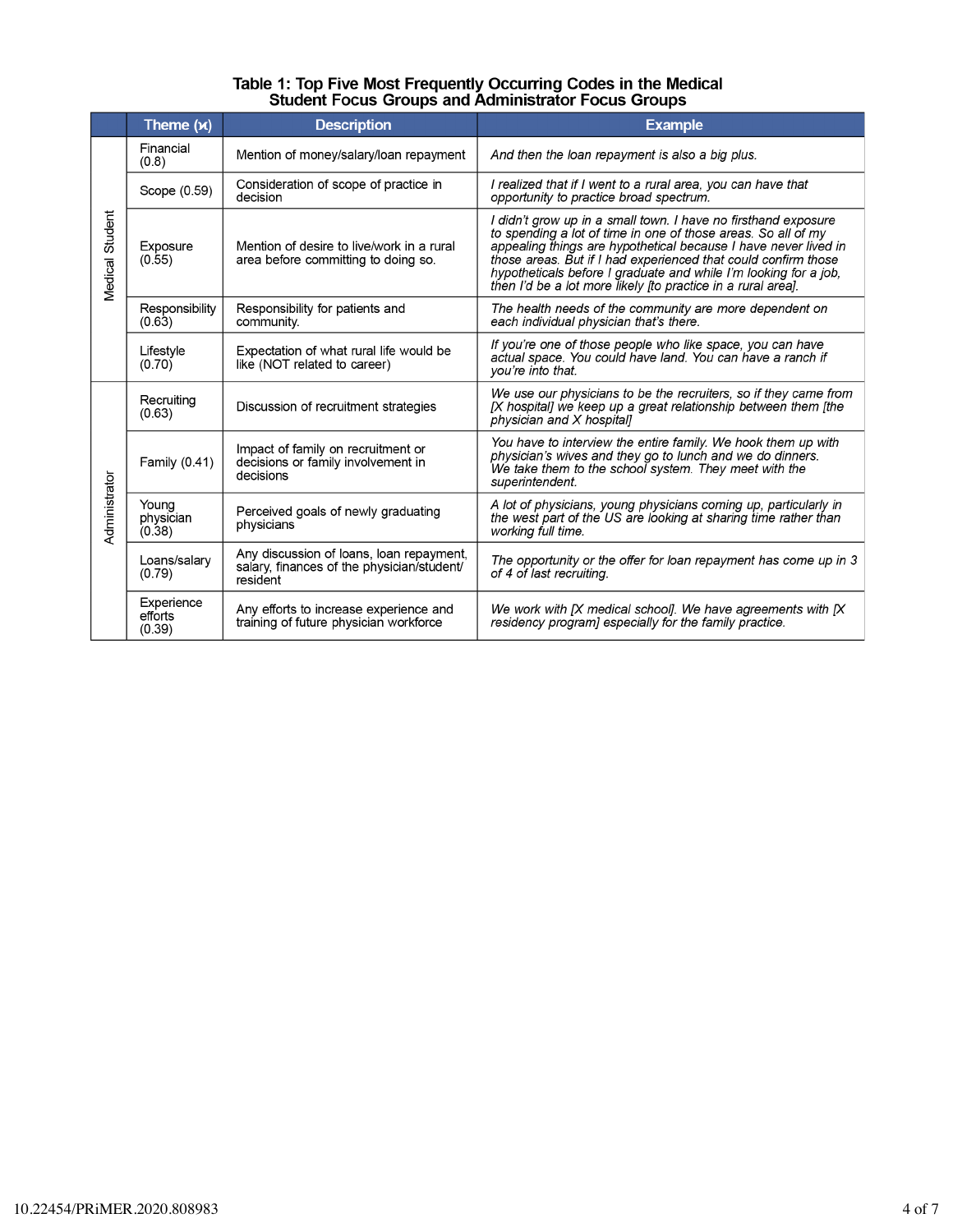Table 2: Areas of Thematic Overlap Between Medical Students and Hospital Administrators

| Theme.             | <b>Example Quotes</b>                                                                                                                                                                                                                                                                                                                                                                                           |  |
|--------------------|-----------------------------------------------------------------------------------------------------------------------------------------------------------------------------------------------------------------------------------------------------------------------------------------------------------------------------------------------------------------------------------------------------------------|--|
| Scope              | In primary care, I realized if I went to a rural area, I have that opportunity to practice broad spectrum. You<br>can practice whatever you're comfortable with and sometimes you might actually be forced into having to do<br>something because you'll be the only doctor there. -Med Student                                                                                                                 |  |
|                    | I look at my own facility and my family practice OB has the ability to do scopes, procedures, and other things,<br>which has really helped well. - Administrator                                                                                                                                                                                                                                                |  |
| Financial and      | [Loan repayment] is a secondary, financial driver. Can [the rural hospital] also pay off my debt? —Med Student                                                                                                                                                                                                                                                                                                  |  |
| loans/salary       | Every one of the guys that I recruited or even tried to recruit. [Ioan repayment] is one of the first questions they<br>ask about. — Administrator                                                                                                                                                                                                                                                              |  |
| Exposure and       | I didn't grow up in a small town. I have no firsthand exposure to spending a lot of time in one of those<br>areas. So all of my appealing things are hypothetical because I have never lived in those areas. But if I had<br>experienced that could confirm those hypotheticals before I graduate and while I'm looking for a job, then I'd<br>be a lot more likely [to practice in a rural area]. -Med Student |  |
| experience efforts | They just have to be in the community. They have to see it. Due to a saturation in the education market, I had<br>to send [residents] to a rural area for surgery and family medicine [rotations]. At first, people were saying 'oh, I<br>have to go so far away' but then very quickly it became the rotation that everyone asked for. — Administrator                                                         |  |



Figure 1: Themes Similar Between Medical Students and Administrators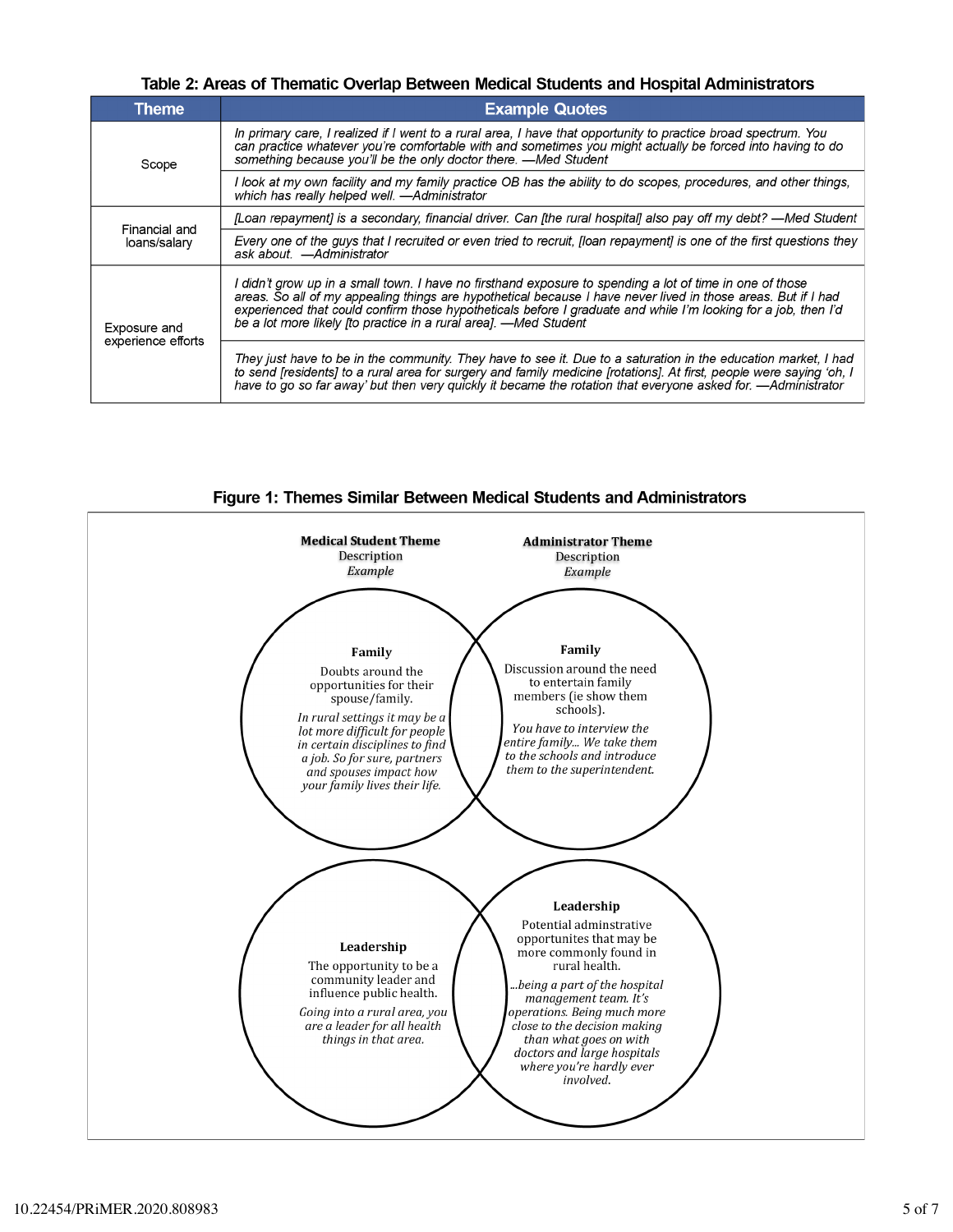### Acknowledgments

**Presentation:** This study was presented at the NAPCRG Annual Conference, November 19, 2019, in Toronto, Canada.

#### Corresponding Author

Tyler W. Barreto, MD, MPH Sea Mar Marysville Family Medicine Residency, 9710 State Ave. Marysville, WA. 765-307-1082. tylerbarreto@seamarchc.org

#### **Author Affiliations**

Tyler W. Barreto, MD, MPH - Sea Mar Marysville Family Medicine Residency, Marysville, WA Alvin Estacio, MS - South Central Area Health Education Center, San Antonio, TX Paula Winkler, MEd - South Central Area Health Education Center, San Antonio, TX

#### References

- 1. Burrows E, Ryung S, Hamann D. Health Care Workforce Distribution and Shortage Issues in Rural America. https://www.ruralhealthweb.org/getattachment/Advocate/Policy-Documents /HealthCareWorkforceDistributionandShortageJanuary2012.pdf.aspx?lang=en-US. Washington, DC: National Rural Health Association; January 2012. Accessed August 6, 2019.
- 2. Moy E, Garcia MC, Bastian B, et al. Leading causes of death in nonmetropolitan and metropolitan areas-United States, 1999-2014. MMWR Surveill Summ. 2017;66(1):1-8. doi:10.15585/mmwr.ss6601a1
- 3. Office of Disease Prevention and Health Promotion, HealthyPeople2 2020. Access to Health Services. https://www.healthypeople.gov/2020/leading-health-indicators/2020-lhi-topics/Access-to-Health-Services. Accessed February 15, 2018.
- 4. Larson E, Johnson K, Norris T, Lishner D, Rosenblatt R, Hart L. State of the Health Workforce in Rural America: Profiles and Comparisons. Seattle, WA: WWAMI Rural Health Research Center, University of Washington, School of Medicine, Department of Family Medicine; 2003, https://depts.washington.edu/fammed /rhrc/publications/state-of-the-health-workforce-in-rural-america-profiles-and-comparisons/. Accessed April 23, 2020.
- 5. MacDowell M, Glasser M, Fitts M, Nielsen K, Hunsaker M. A national view of rural health workforce issues in the USA. Rural Remote Health. 2010;10(3):1531.
- 6. US Government Accountability Office. Rural Hospital Closures: Number and Characteristics of Affected Hospitals and Contributing Factors (GAO-18-634). Washington, DC: GAO; 2018. https://www.gao.gov /products/GAO-18-634. Accessed August 6, 2019.
- 7. Hung P, Henning-Smith CE, Casey MM, Kozhimannil KB. Access to obstetric services in rural counties still declining, with 9 percent losing services, 2004-14. Health Aff (Millwood). 2017;36(9):1663-1671. doi:10.1377/hlthaff.2017.0338
- 8. Hung P, Kozhimannil KB, Casey MM, Moscovice IS. Why are obstetric units in rural hospitals closing their doors? Health Serv Res. 2016;51(4):1546-1560. doi:10.1111/1475-6773.12441
- 9. Farmer J, Kenny A, McKinstry C, Huysmans RD. A scoping review of the association between rural medical education and rural practice location. Hum Resour Health. 2015;13(1):27. doi:10.1186/s12960-015-0017-3
- 10. Stenger J, Cashman SB, Savageau JA. The primary care physician workforce in Massachusetts: implications for the workforce in rural, small town America. J Rural Health. 2008;24(4):375-383. doi:10.1111/j.1748-0361.2008.00184.x
- 11. Miller WL, Crabtree BF. Qualitative analysis: how to begin making sense. Fam Pract Res J. 1994;14(3):289-297.
- 12. Schuster C. A note on the interpretation of weighted kappa and its relations to other rater agreement statistics for metric scales. Educ Psychol Meas. 2014.
- 13. Crump AM, Jeter K, Mullins S, Shadoan A, Ziegler C, Crump WJ. Rural medicine realities: the impact of